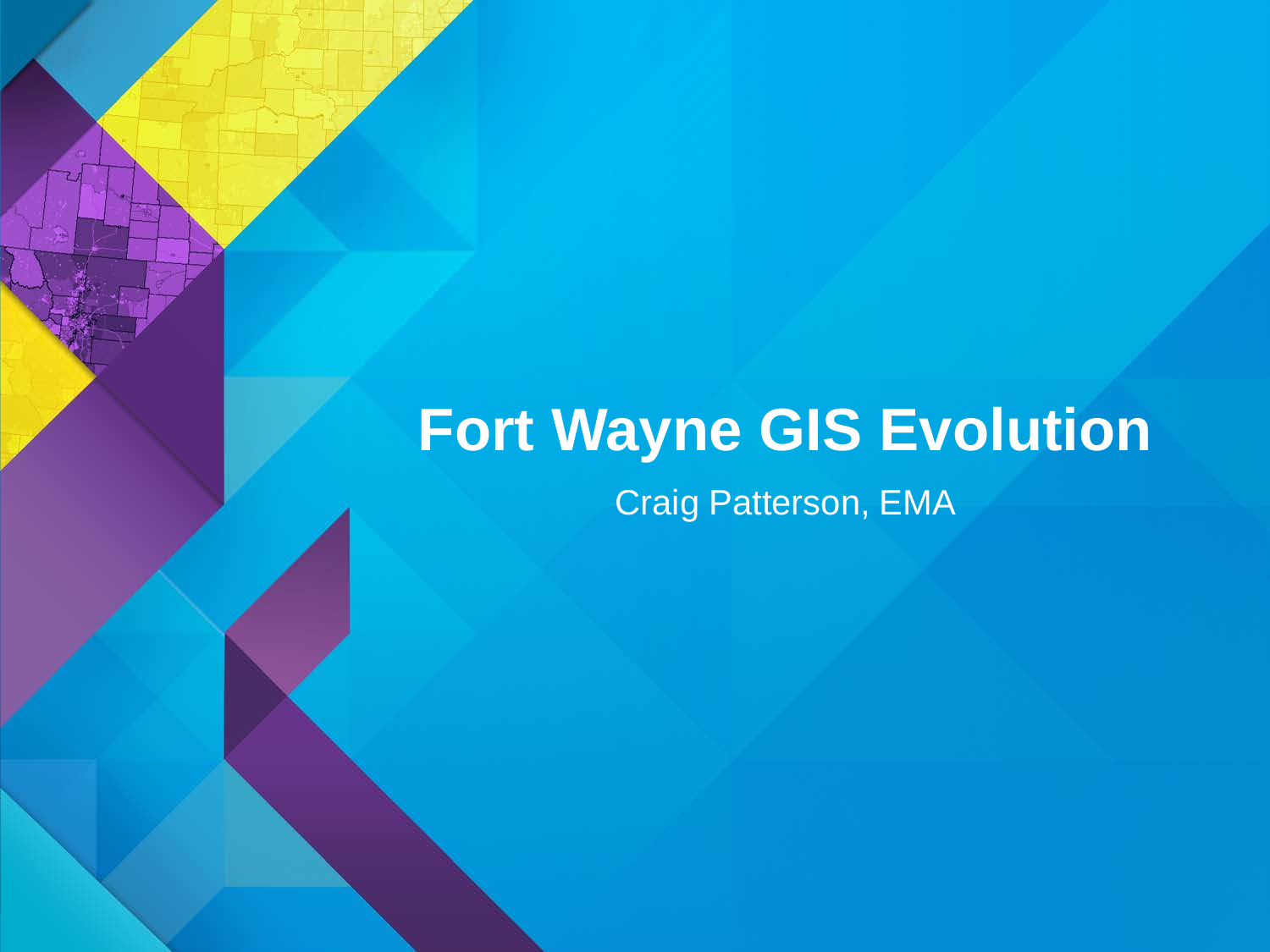### **Agenda 1. Overview of Fort Wayne City Utilities 2. Challenges 3. Solution 4. Takeaways 5. Next Steps**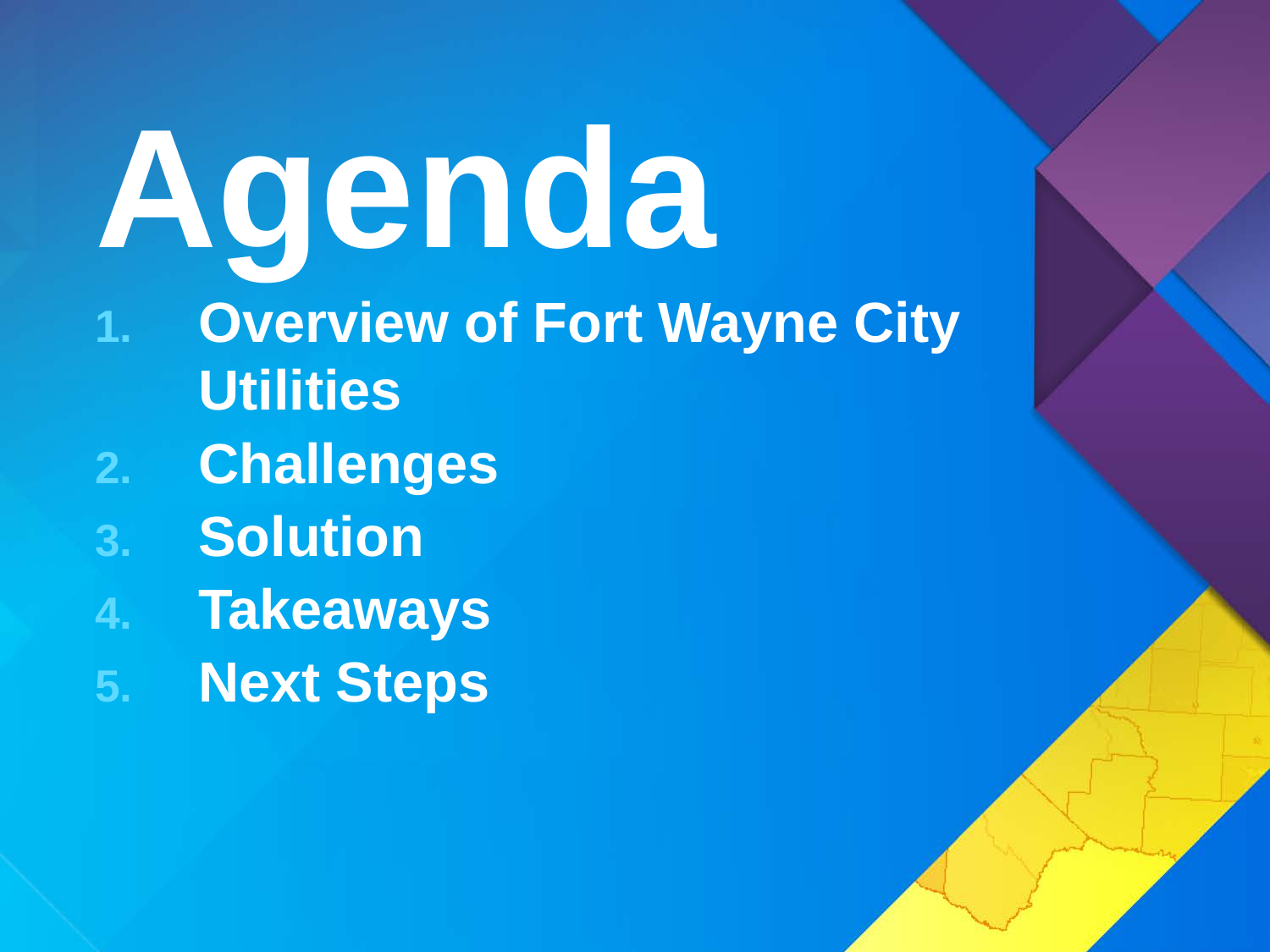### **Section 1 Overview of Fort Wayne City Utilities**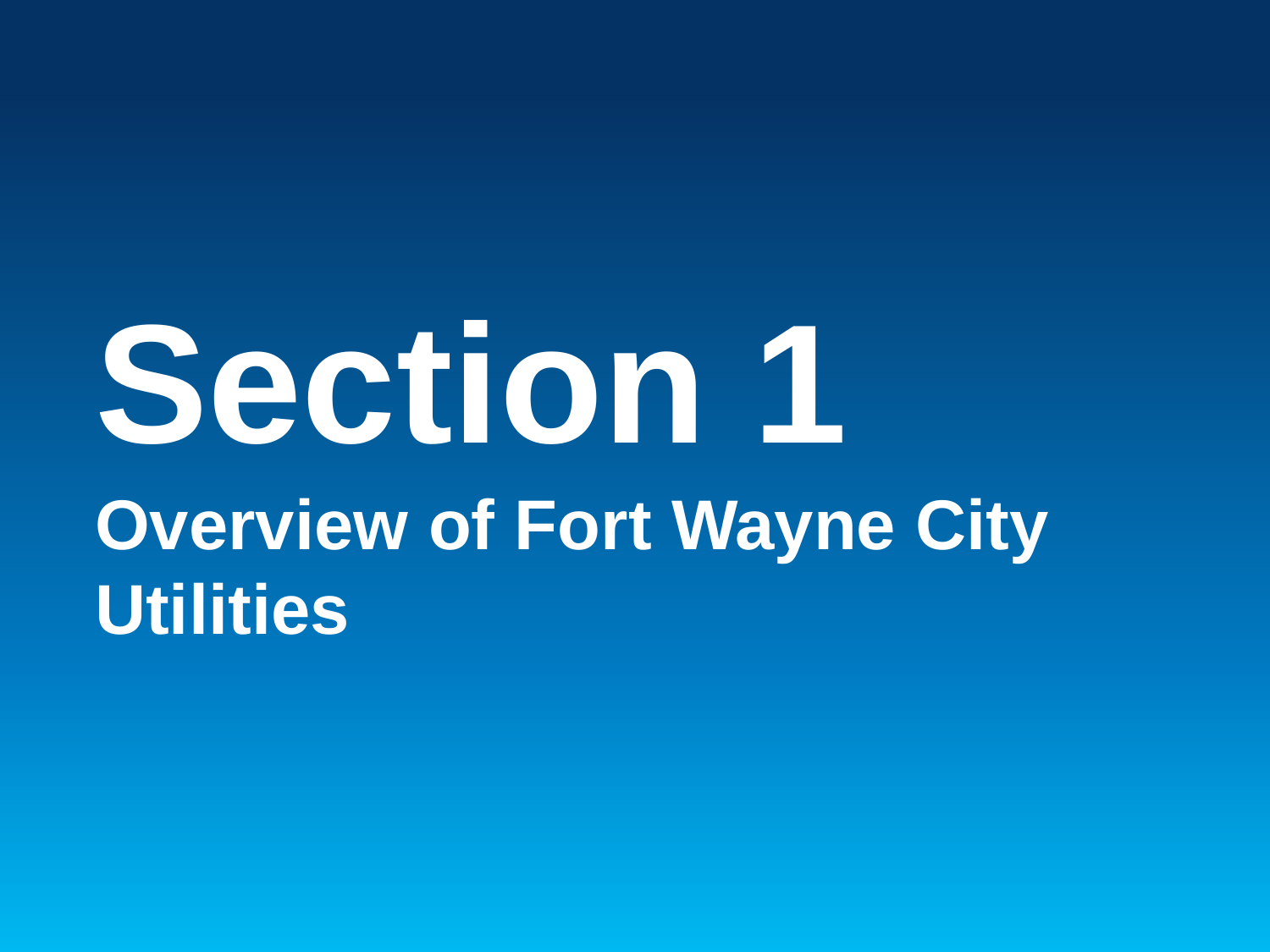#### **Fort Wayne City Utilities Breakdown**

- **County Seat of Allen County, Indiana**
- **Water Services - Provides Water for 250,000 residents**
- **Sanitary Sewer Services – Service area covers 161 square miles and 19 square miles of combined sewers. Approximately 1,400 miles of sewer mains**
- **Storm Sewer Services - 600 miles of storm mains, ditches, open channels and drains. Serves approximate 72,200 residents**



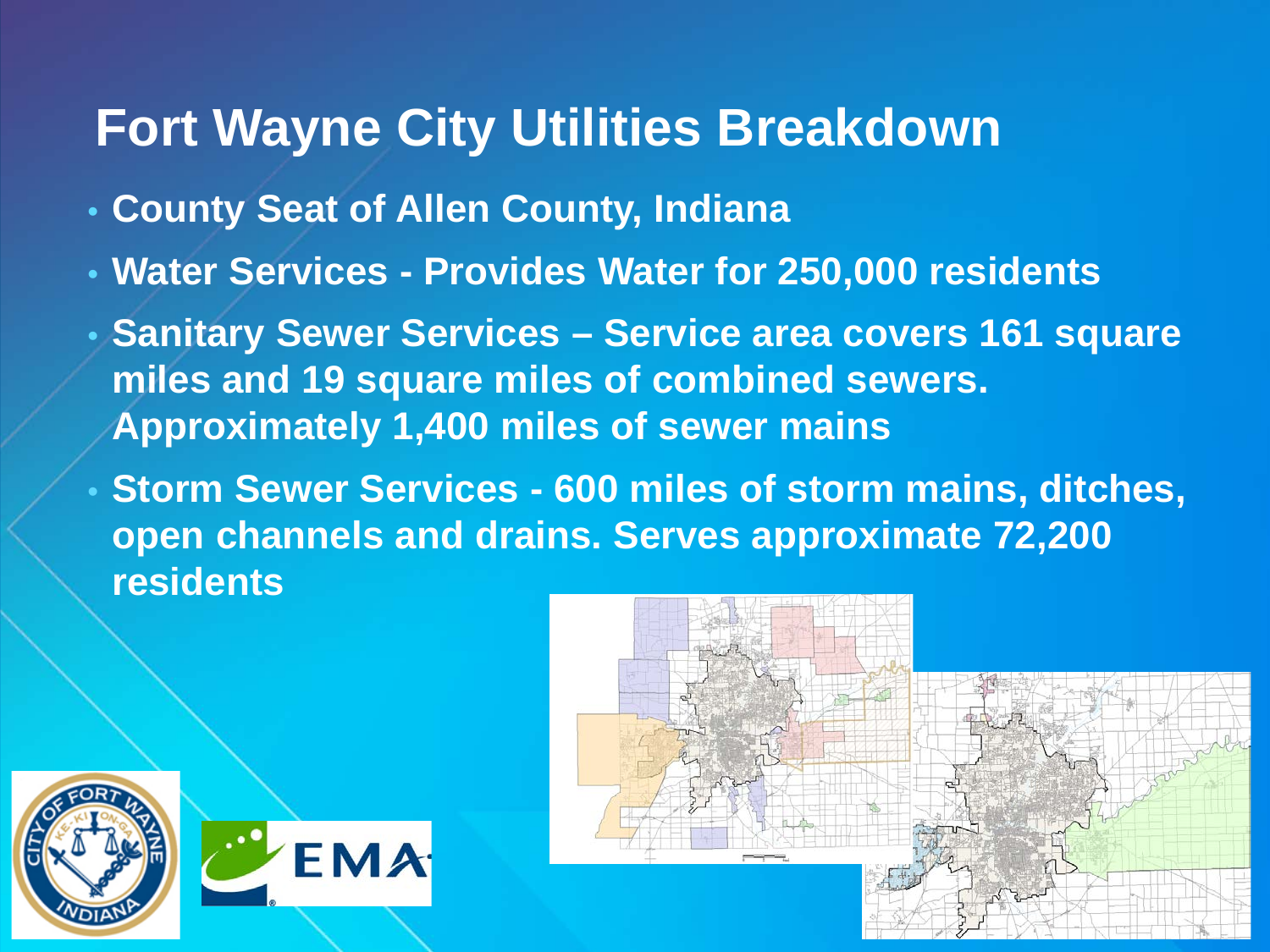#### **Project Objectives**

- **Migrate GIS database to Esri format**
- **Redesign GIS database to more traditional model**
- **Automate synchronization between GIS and Hansen asset inventories (In Progress)**
- **Add mapping capabilities to Hansen (In Progress)**

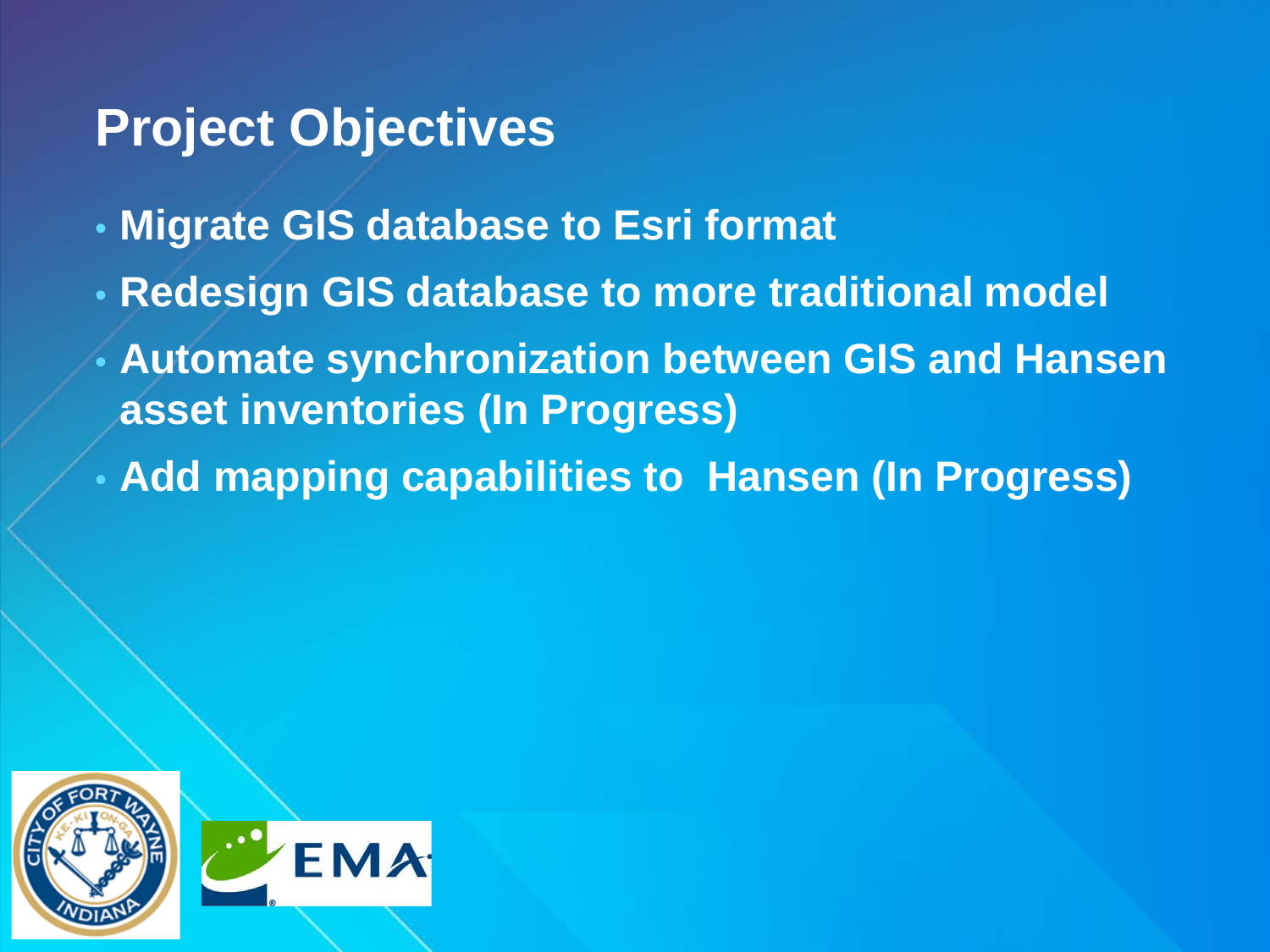# **Section 2 Challenges**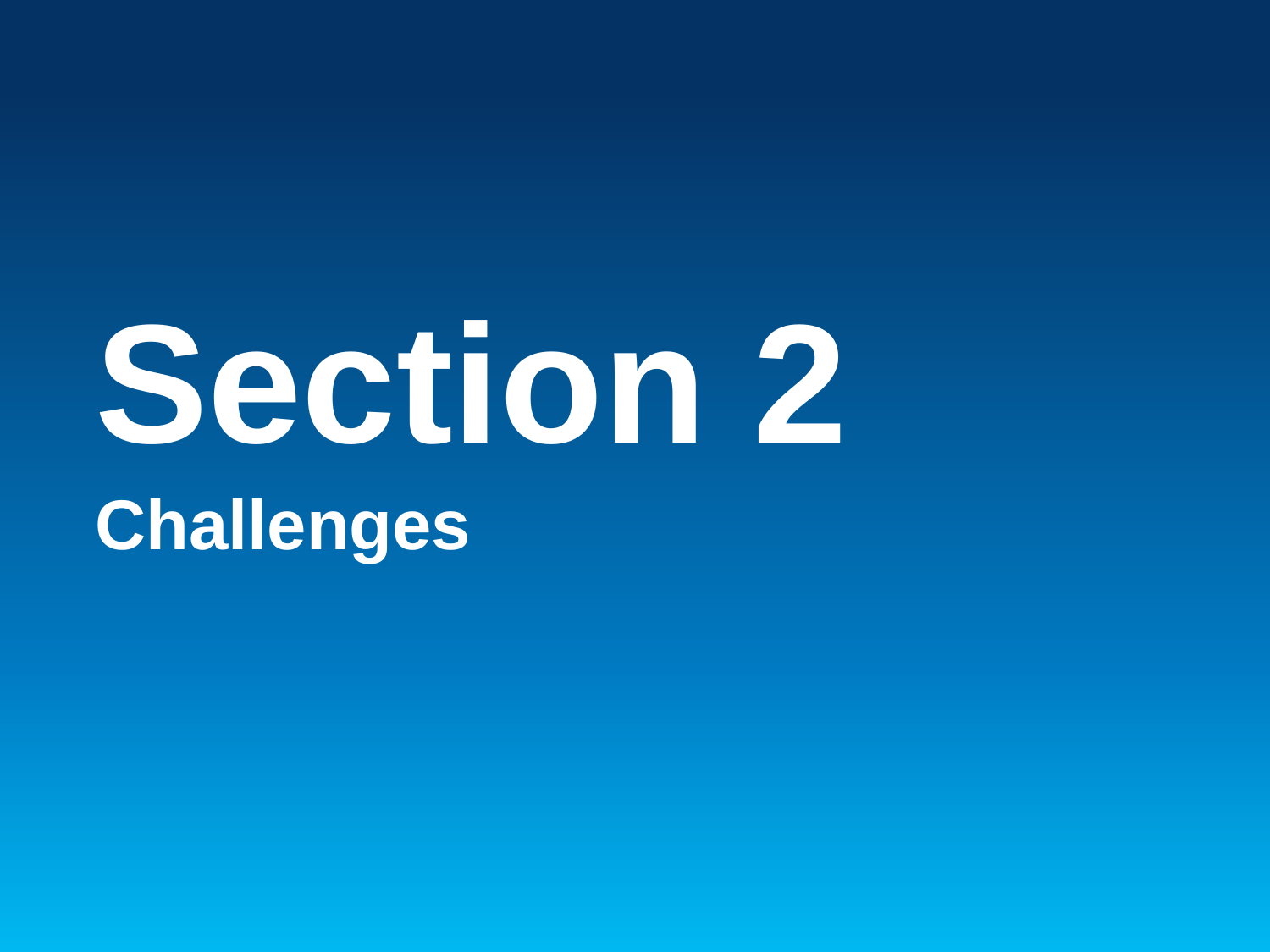- **Custom designed GIS Database Model** 
	- **Designed in the 1980's**
	- **Needed to move to a standard model**
	- **Originally only contained point features**







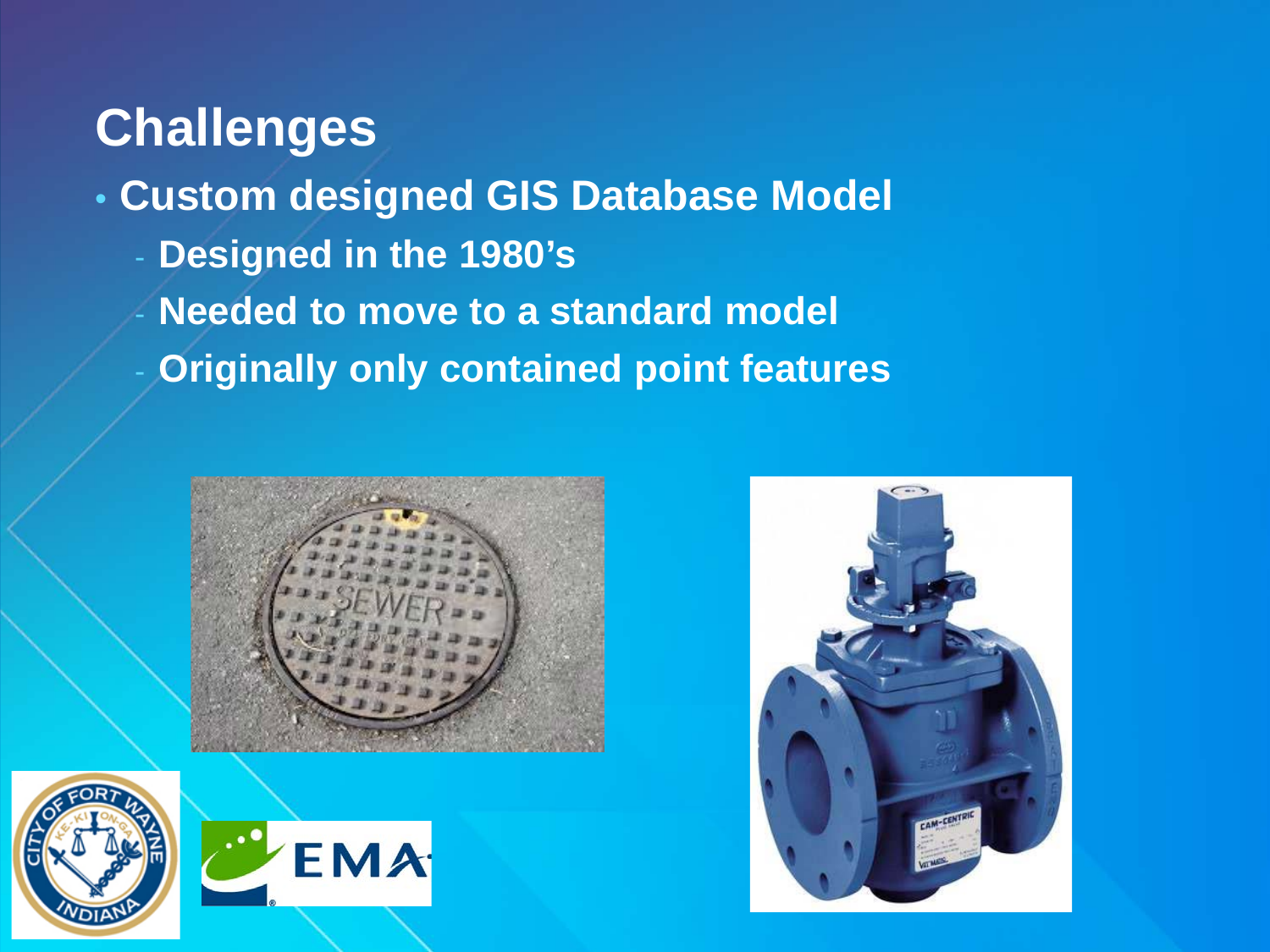• **FWCU managed asset attributes within custom IMS database** 

- **Pipe attributes stored on connected nodes**
- **The database hardware was failing**

**EMA** 

| D470 [D470.ECF]                                                                                                                                                                                                                                                                                                      | $\overline{\phantom{a}}$ . $\overline{\phantom{a}}$ . $\overline{\phantom{a}}$ |
|----------------------------------------------------------------------------------------------------------------------------------------------------------------------------------------------------------------------------------------------------------------------------------------------------------------------|--------------------------------------------------------------------------------|
| File Edit Setup Options Help                                                                                                                                                                                                                                                                                         |                                                                                |
| MODE:F ACTION: <mark>New Service</mark><br>01 Structure ID L38 185 Class SI 6roup MH Size 0 Type _ Material PC<br>Manufact. __ Rim Elevation __ 0.00 Status __ Casting: Type ____ Manufact. _<br><b>Street Address:</b><br>03 _______0 ____ SHARON _____________________ <u>Dr__</u> ___ ______ _<br>ويستحي المستقلل | 06 Service Area<br>Pump Station NA<br>Regulator NA                             |
| 04 In City <u>C</u> Loc. Class _________                                                                                                                                                                                                                                                                             | Date Installed 06/06/1994                                                      |
| Out Fall Pipe <b>Communication</b> Down Stream<br>05 Inv. 815.19 Diam. 30 Struct. L38 323                                                                                                                                                                                                                            | Date Replaced ______<br>Contractor AL Design I<br>Res. No. <u>498-1992</u>     |
| Incoming Invert Diameter Upstream Str                                                                                                                                                                                                                                                                                | Work Order No.                                                                 |
| 87<br><b>15 138 186</b>                                                                                                                                                                                                                                                                                              | Board Ord. No. _____                                                           |
| 0.00 12 L38 187<br>88                                                                                                                                                                                                                                                                                                | SSES ID _ 0                                                                    |
| 09<br>815.19<br>30<br>L38 188                                                                                                                                                                                                                                                                                        | Last Maint. Date                                                               |
| 10<br>$\overline{\phantom{0}}$ 0.00<br>- 0<br><u> Andreas Andreas and Ba</u>                                                                                                                                                                                                                                         |                                                                                |
| $\overline{\phantom{0}}$ 0<br>11<br>0.00<br>$\qquad \qquad \blacksquare$                                                                                                                                                                                                                                             | Drawing No.                                                                    |
| $\blacksquare$<br>$\overline{0}$ . $\overline{0}$ . $\overline{0}$ .<br>12                                                                                                                                                                                                                                           | SY-11281                                                                       |
| $\blacksquare$ 0<br>13<br>0.00<br>n                                                                                                                                                                                                                                                                                  | As Built N                                                                     |
| 14                                                                                                                                                                                                                                                                                                                   |                                                                                |
| EMU/470 Copyright (c) 1987-1997 by Rhintek, Inc.                                                                                                                                                                                                                                                                     |                                                                                |

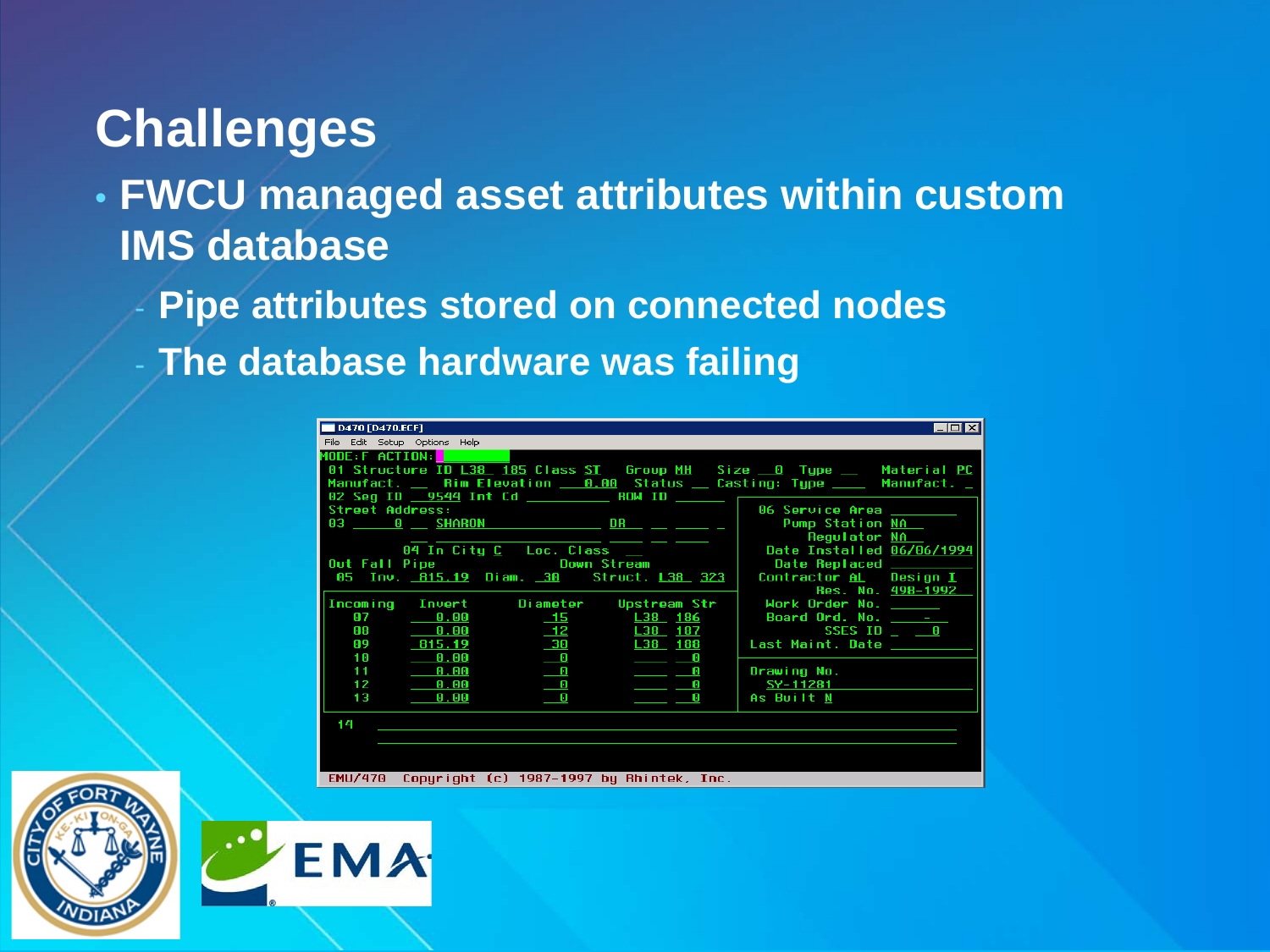- **Synchronization of asset data between IMS and Hansen databases was difficult**
	- **Script was used to move data between IMS and Hansen**
	- **Script often would fail to run**

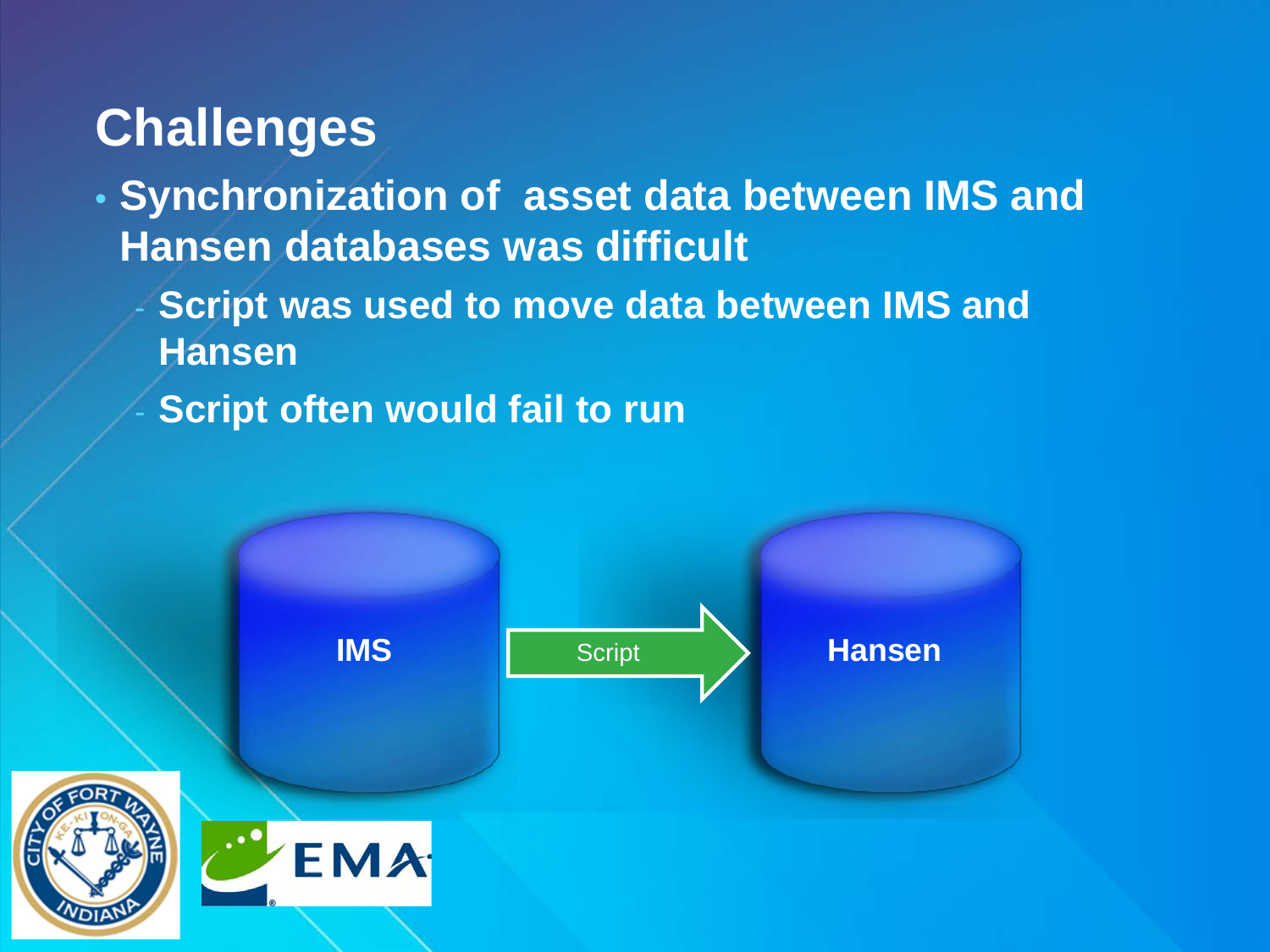- **Utility had developed custom online mapping solution to show work activities**
	- **Work Activities were not displayed in real time**
	- **Could not be used for planning maintenance activities**





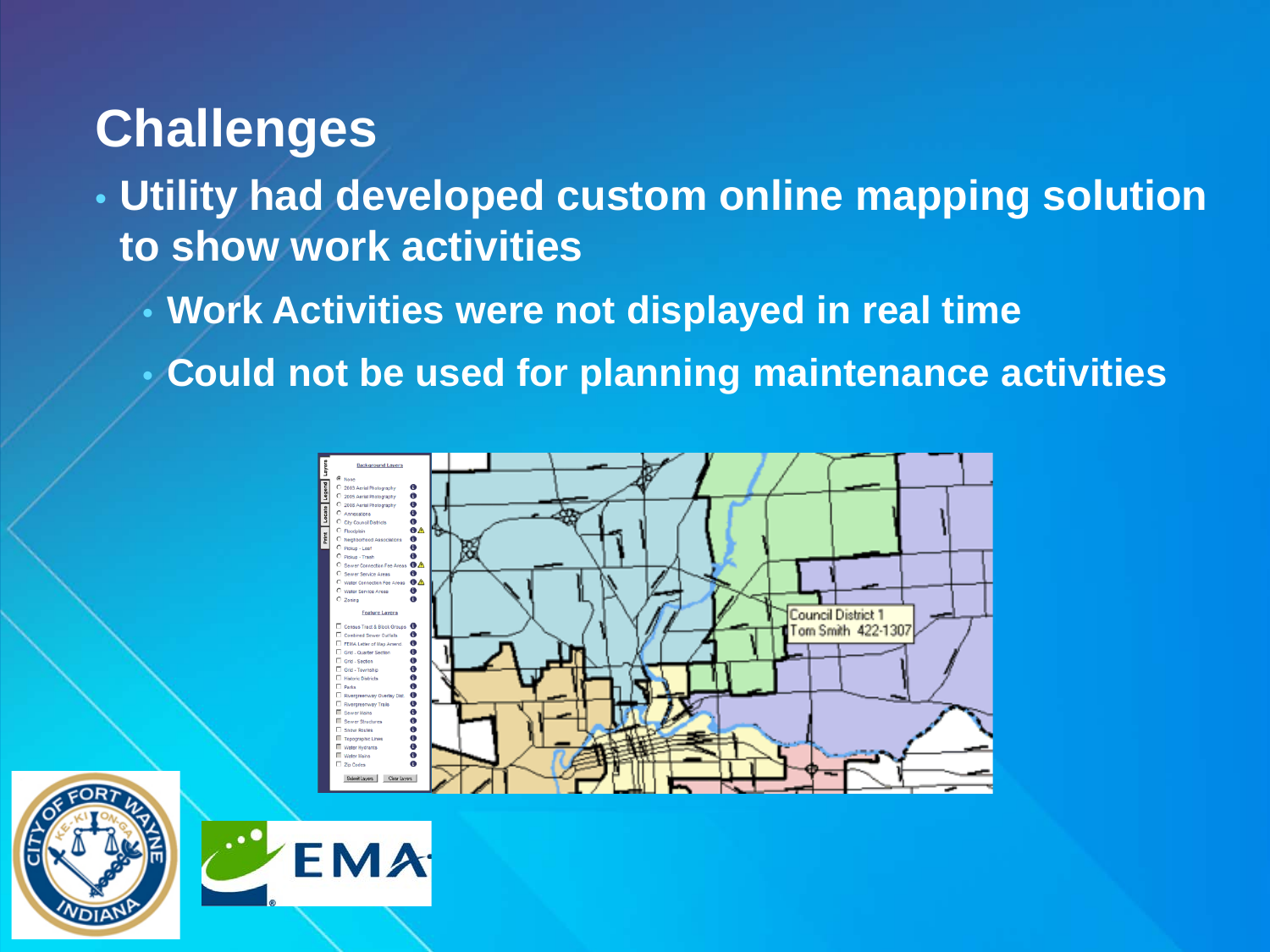### **Section 3 Solution**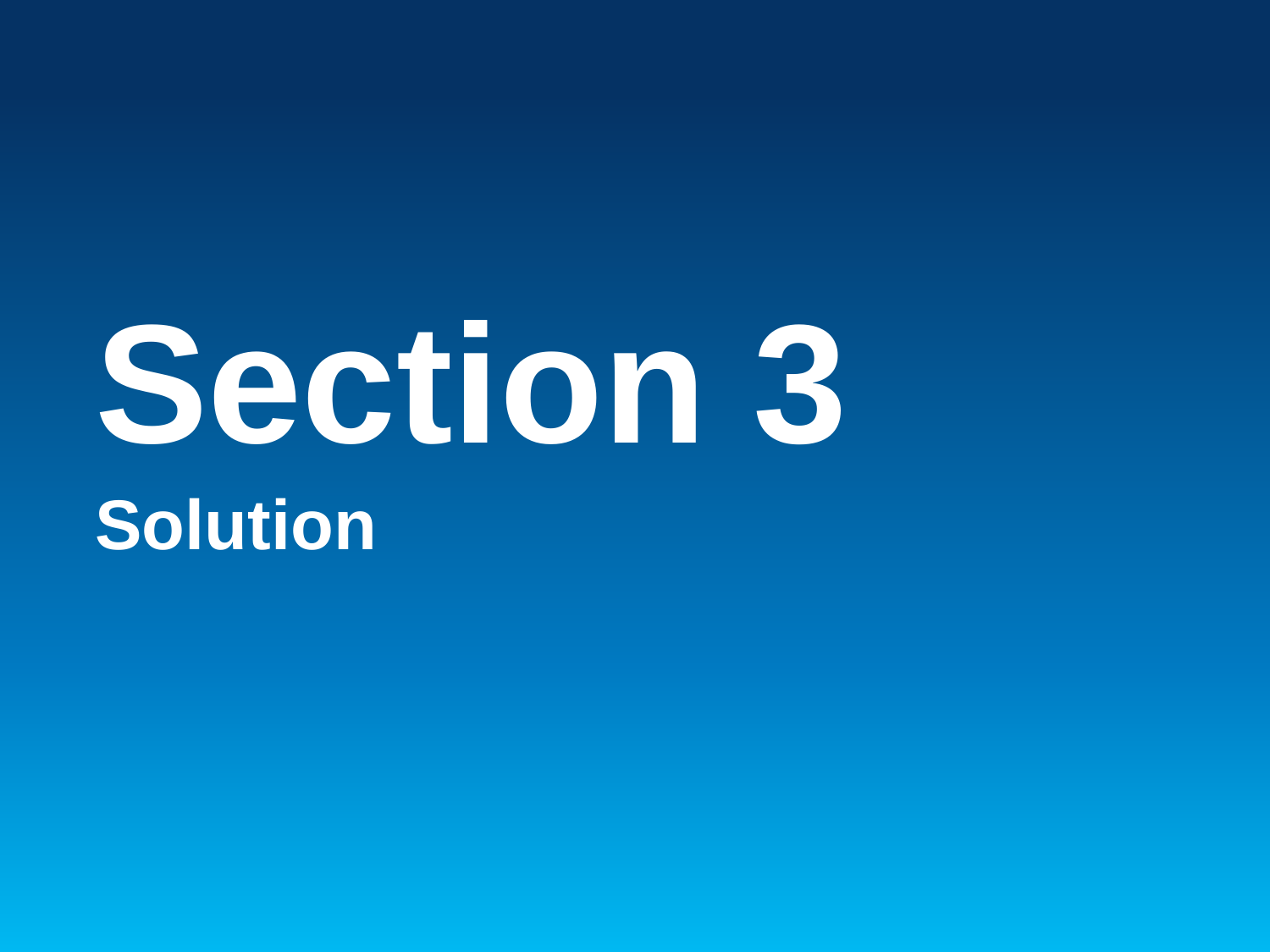#### **Convert existing GIS database to Esri Format**

- **New Data Model Based on Local Government Model**
- **Created a Spatial ETL Package**
	- **Special type of FME Workbench**
	- **User-created Geoprocessing tool**
	- **Transforms data between different data models and different file formats**

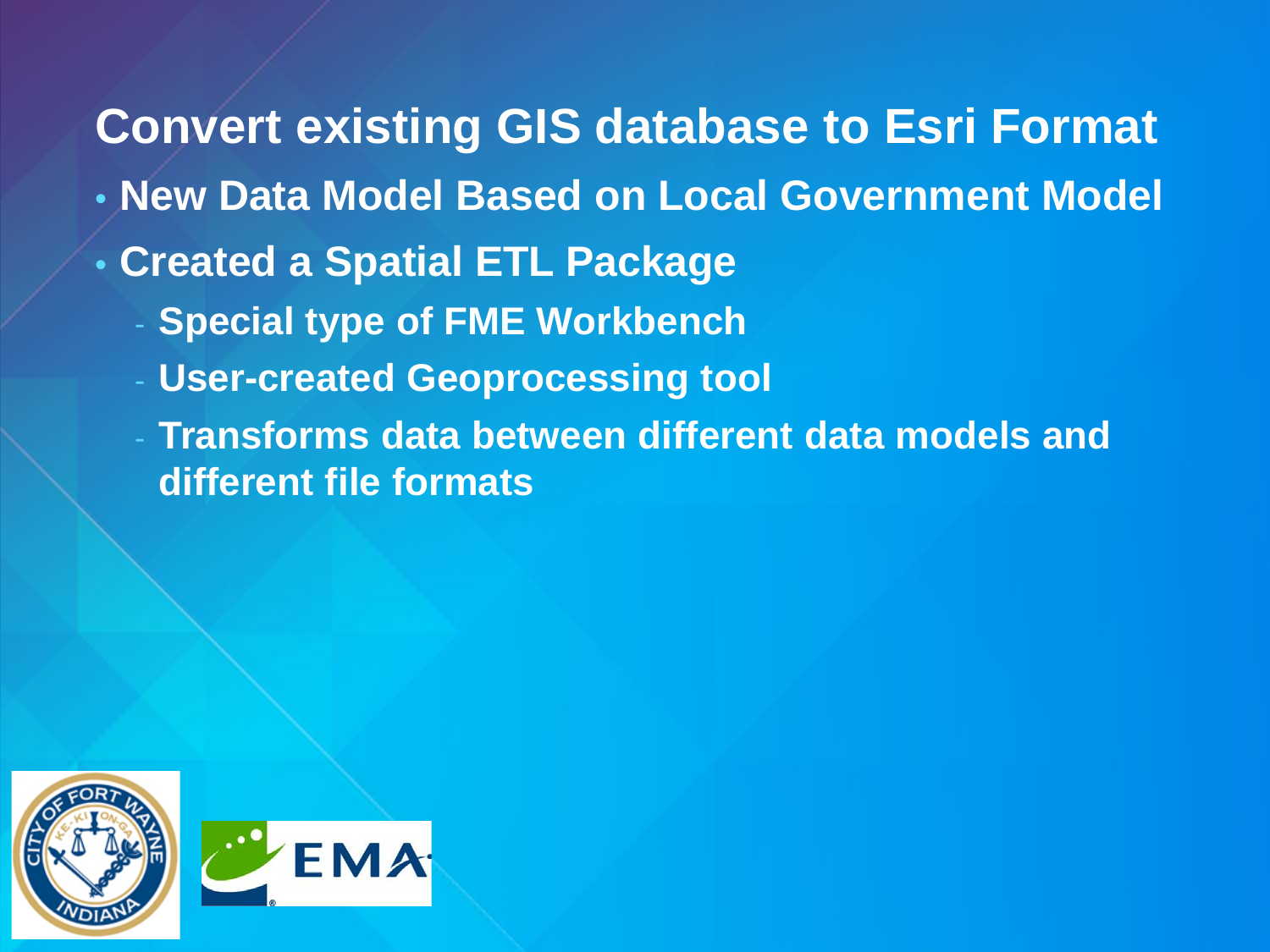#### **Spatial ETL Transformations**

- **Merged multiple feature classes into single feature class**
	- **Junctions and Plugs were merged into wFitting**



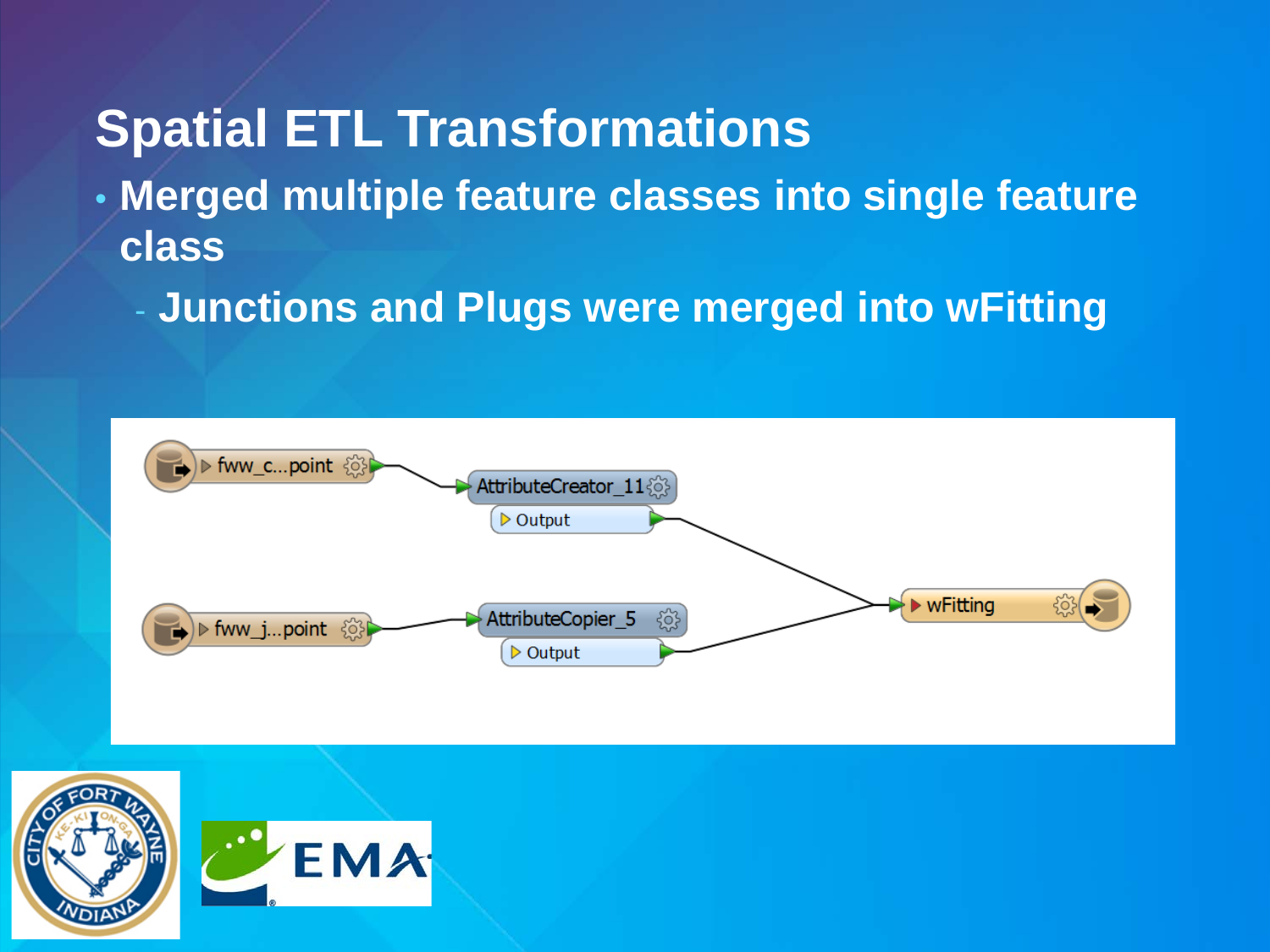#### **Spatial ETL Transformations**

- **Used AttributeValueMapper to convert attribute values to match the value in Hansen**
	- **Example – Manufacturer**





| ΣŜ<br>AttributeValueMapper Parameters                |                      |                          |   |  |
|------------------------------------------------------|----------------------|--------------------------|---|--|
| <b>Transformer</b>                                   |                      |                          |   |  |
| Transformer Name:                                    | AttributeValueMapper |                          |   |  |
| <b>Attribute Selection</b>                           |                      |                          |   |  |
| Source Attribute:                                    | ♦ ims_h_mfg          |                          |   |  |
| Destination Attribute: MANUFACTURER                  |                      |                          |   |  |
| Default Value: KEY                                   |                      |                          |   |  |
| <b>Mapping Parameters</b>                            |                      |                          |   |  |
| Mapping Direction:   Forward (Source To Destination) |                      |                          |   |  |
| Value Map                                            |                      |                          |   |  |
| Source Value                                         |                      | <b>Destination Value</b> | ▴ |  |
| $k$ American-Darling                                 |                      | AMERD<br>ĸ               |   |  |
| $k$ A.P. Smith                                       |                      | APSMI<br>k               | Ξ |  |
| k<br>Clow                                            |                      | CLOW<br>k                |   |  |
| $\boldsymbol{k}$ Eddy                                |                      | k<br>EDDY                |   |  |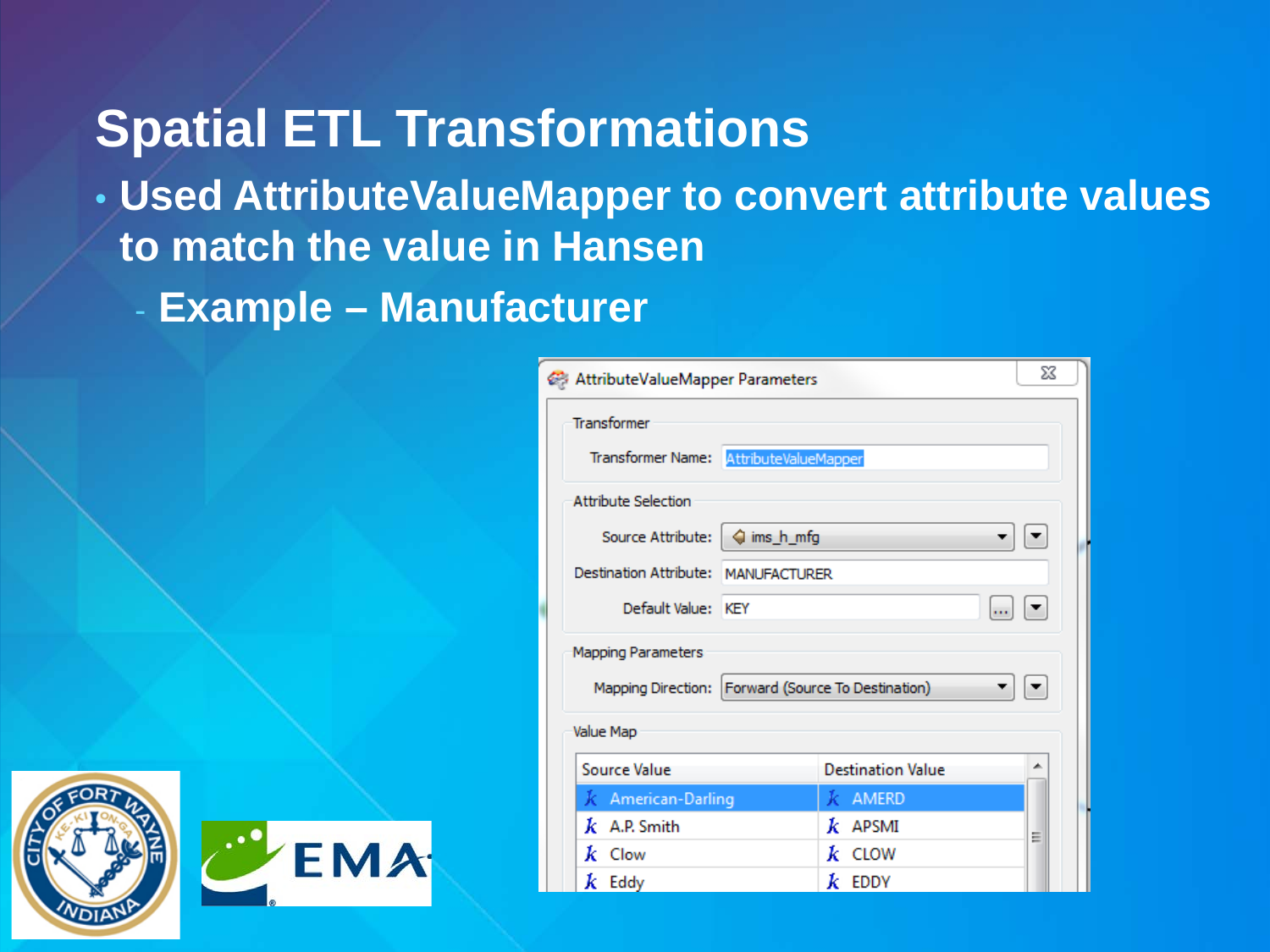#### **Spatial ETL Transformations** • **Conditionally calculated attributes based on value** - **Example – Installation Date**





| Transformer Name:            | StringConcatenator_5                    |  |
|------------------------------|-----------------------------------------|--|
|                              | Destination Attribute: INSTALLATIONDATE |  |
| <b>String Parts</b>          |                                         |  |
| <b>String Type</b>           | <b>String Value</b>                     |  |
| <b>Attribute Value</b>       | <b>TINSTALLATIONDATE</b>                |  |
| Constant                     | $k$ 0101                                |  |
|                              |                                         |  |
|                              |                                         |  |
|                              |                                         |  |
|                              |                                         |  |
| <b>Concatenated Result</b>   |                                         |  |
| @Value(INSTALLATIONDATE)0101 |                                         |  |
|                              |                                         |  |
|                              |                                         |  |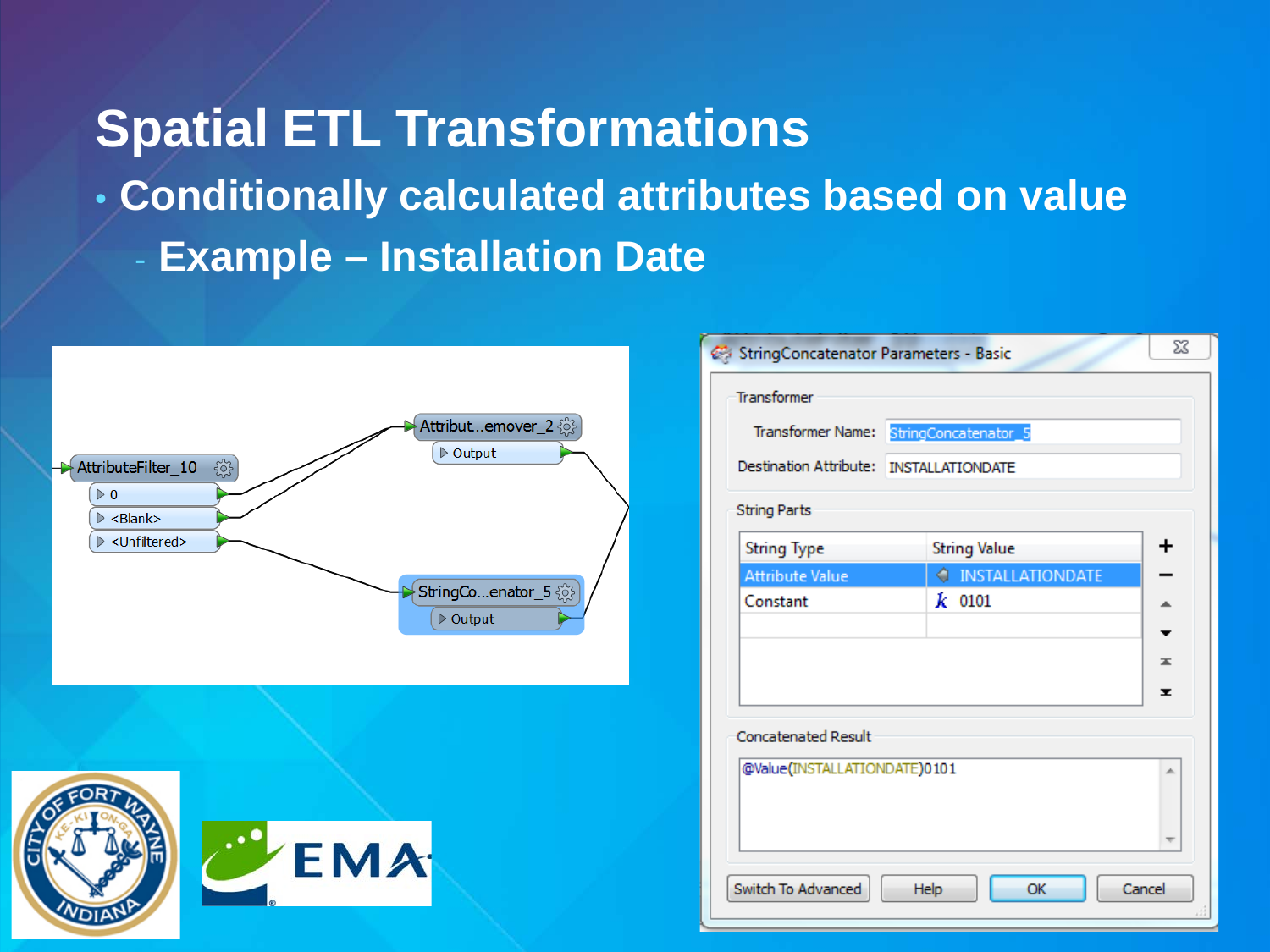#### **Spatial ETL Transformations**

• **Split feature class into multiple feature classes based on attribute**

**Example – Point Type** 





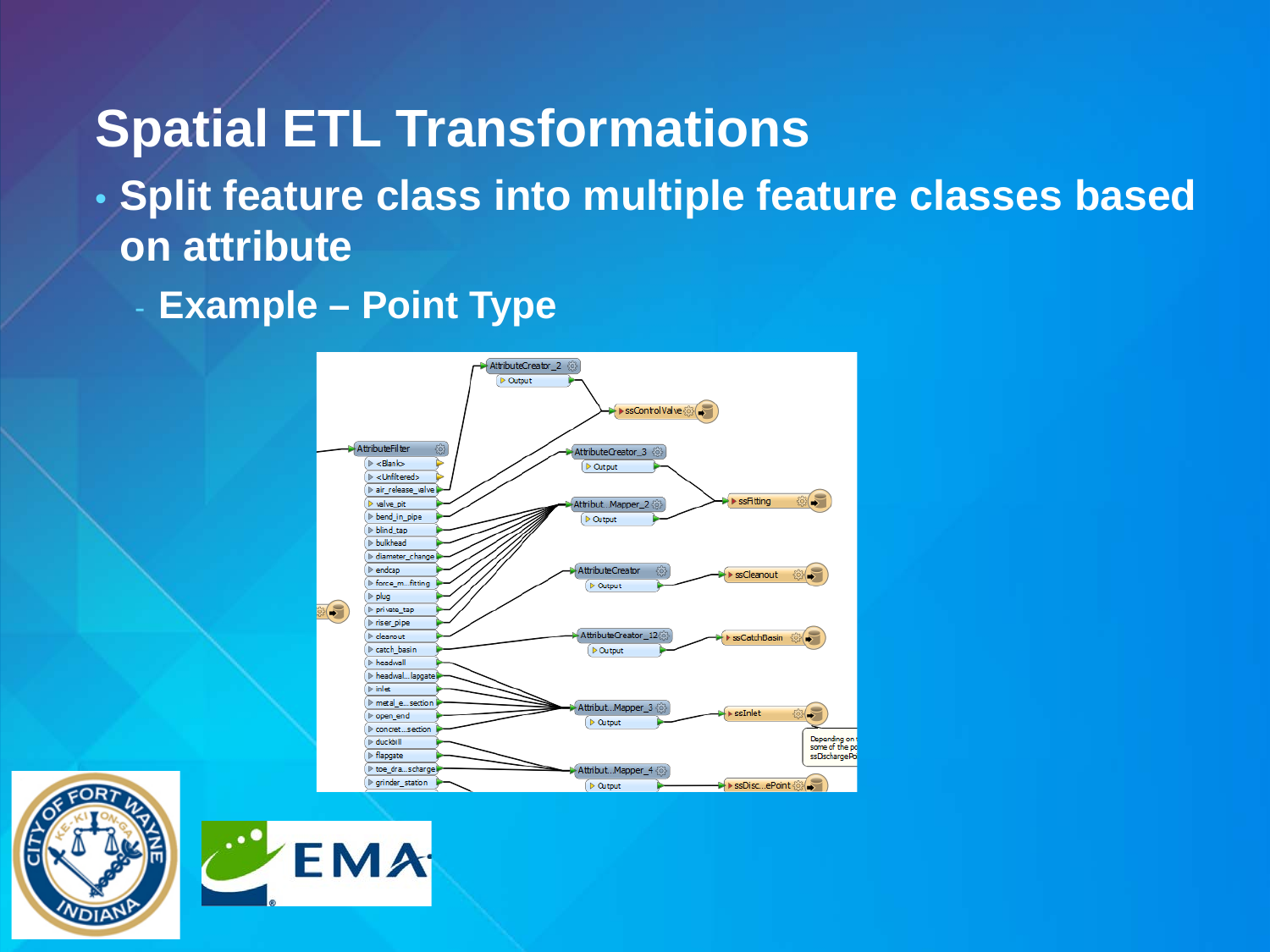#### **Data Maintenance Procedures Redesigned**

- **Leveraged Esri's Attribute Assistant Add-in**
	- **Automatically populate attributes when updating or adding new features to the geodatabase**
	- **Similar to Feature Templates but more powerful**



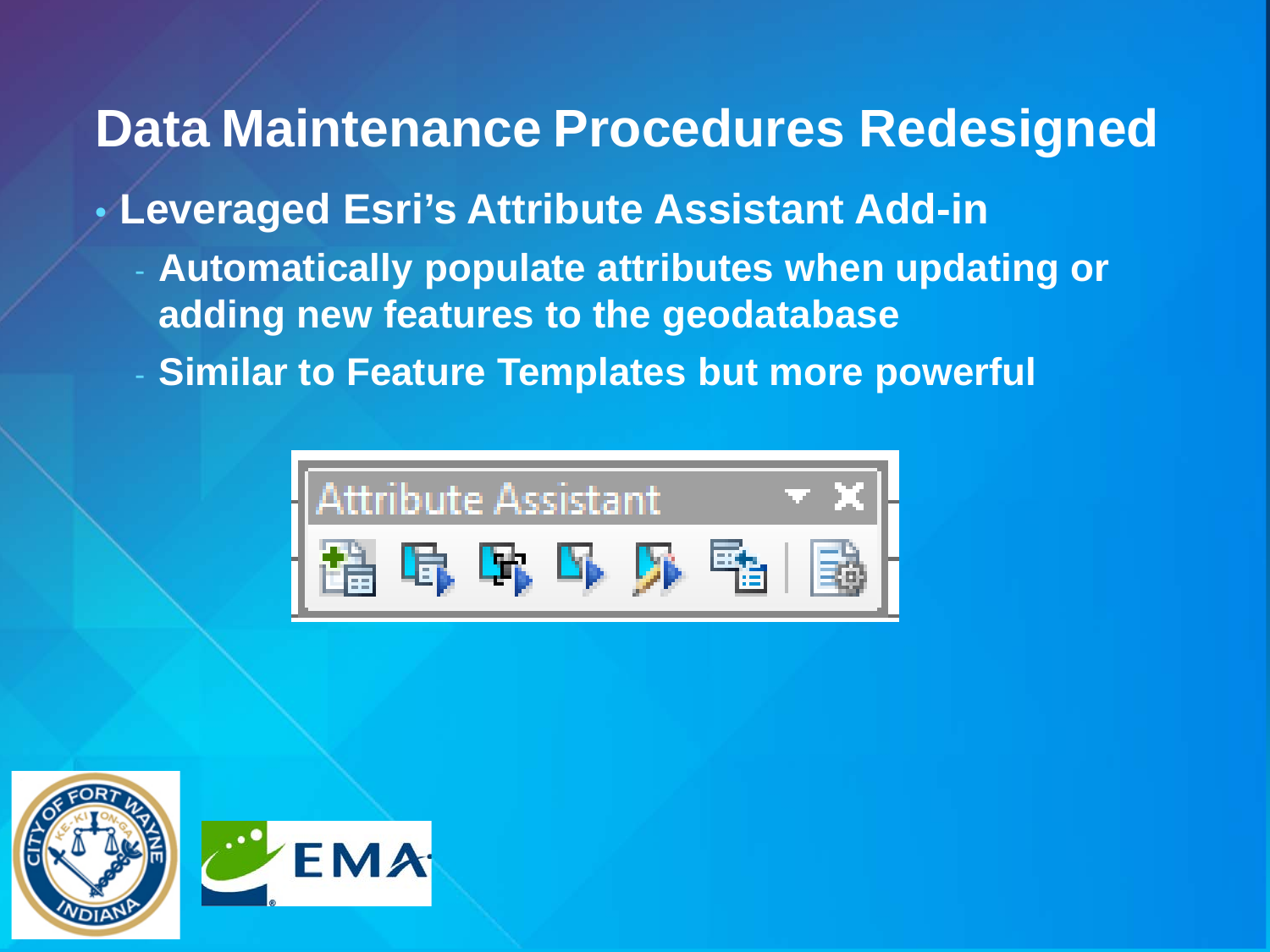**Attribute Assistant Rules**

**FacilityID's of Nodes – Sequential id based on quarter section**

- **Method – GENERATE\_ID\_BY\_INTERSECT**
- **Argument -**

**quarter\_sections|Qsect\_Name|wSystemValve|4| [id] [seq]**

• **FacilityID's of Pipes – Concatenation of Start and End Node FacilityID's** 

- **Required three rules** 
	- **FROM\_JUNTION\_FIELD, TO\_JUNCTION\_FIELD, EXPRESSION**



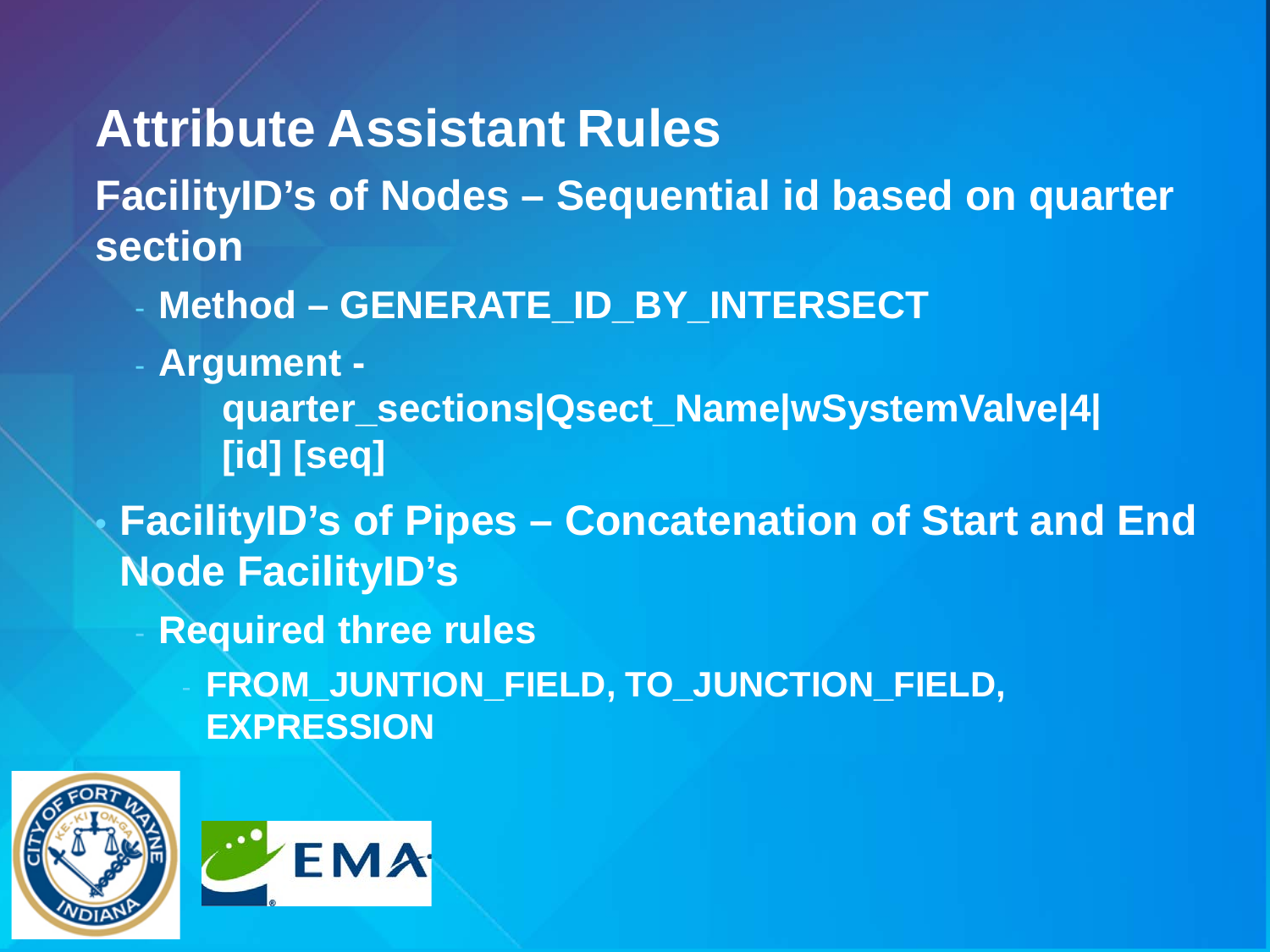#### **Attribute Assistant Rules**

- **Used to Generate Hansen Required Fields**
- **Populated Hansen Unique Identifiers based on Asset Type**
- **Entered Default Values for fields required by Hansen**

|--|

| Unknown/default value<br><b>Required Field</b> |                             |
|------------------------------------------------|-----------------------------|
| <b>Facility Identifier</b>                     |                             |
| Valve Type                                     |                             |
| <b>UNITID</b>                                  | Same as Facility Identifier |
| <b>COMPTYPE</b>                                | 46                          |
| MainCOMPKEY                                    |                             |
| AddressKey                                     |                             |
| SegmentCOMPKEY                                 |                             |
| IntersectionCOMPKEY                            |                             |
| <b>UNITTYPE</b>                                | Same as Valve Type          |



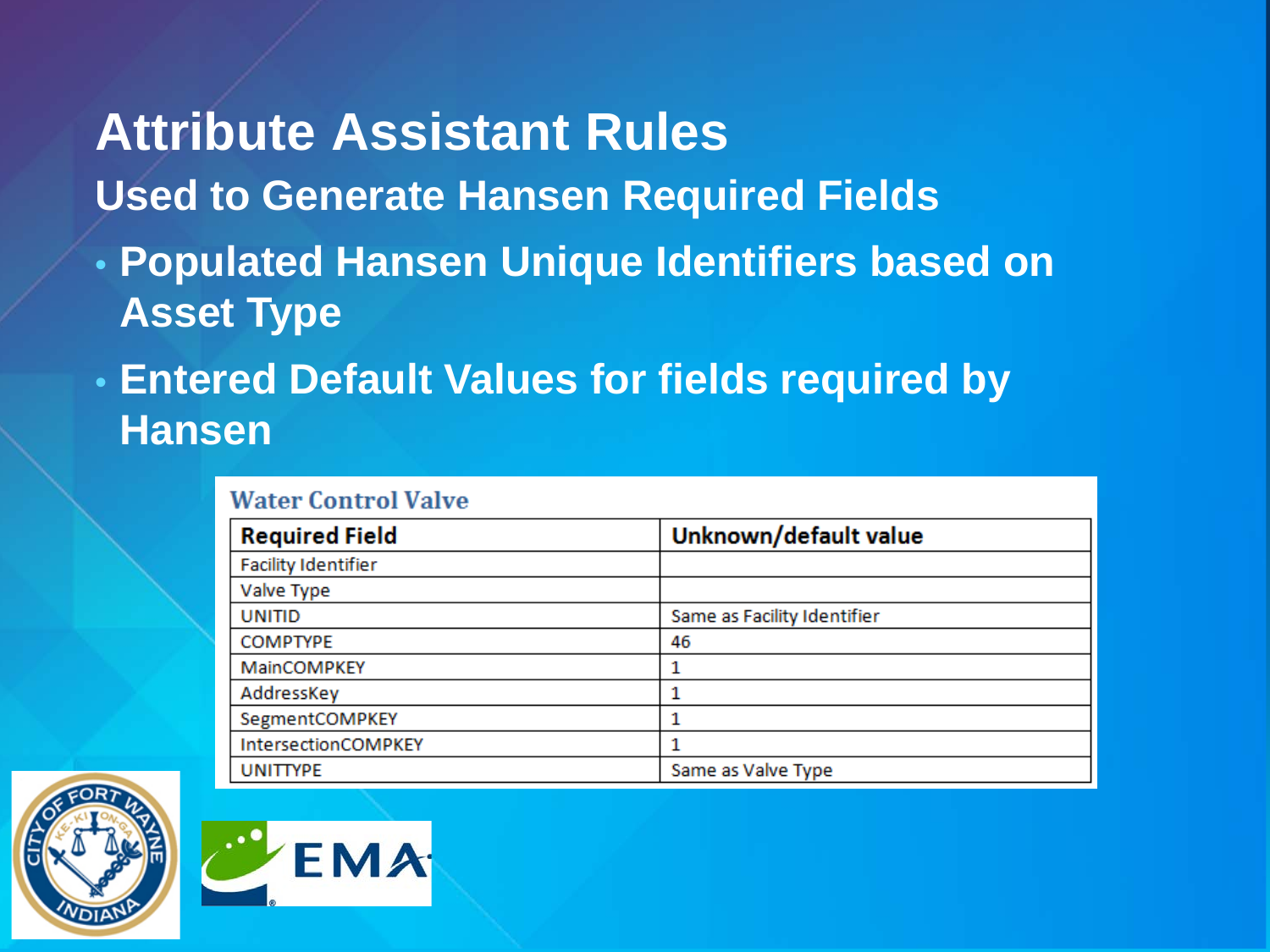### **Section 4 Takeaways**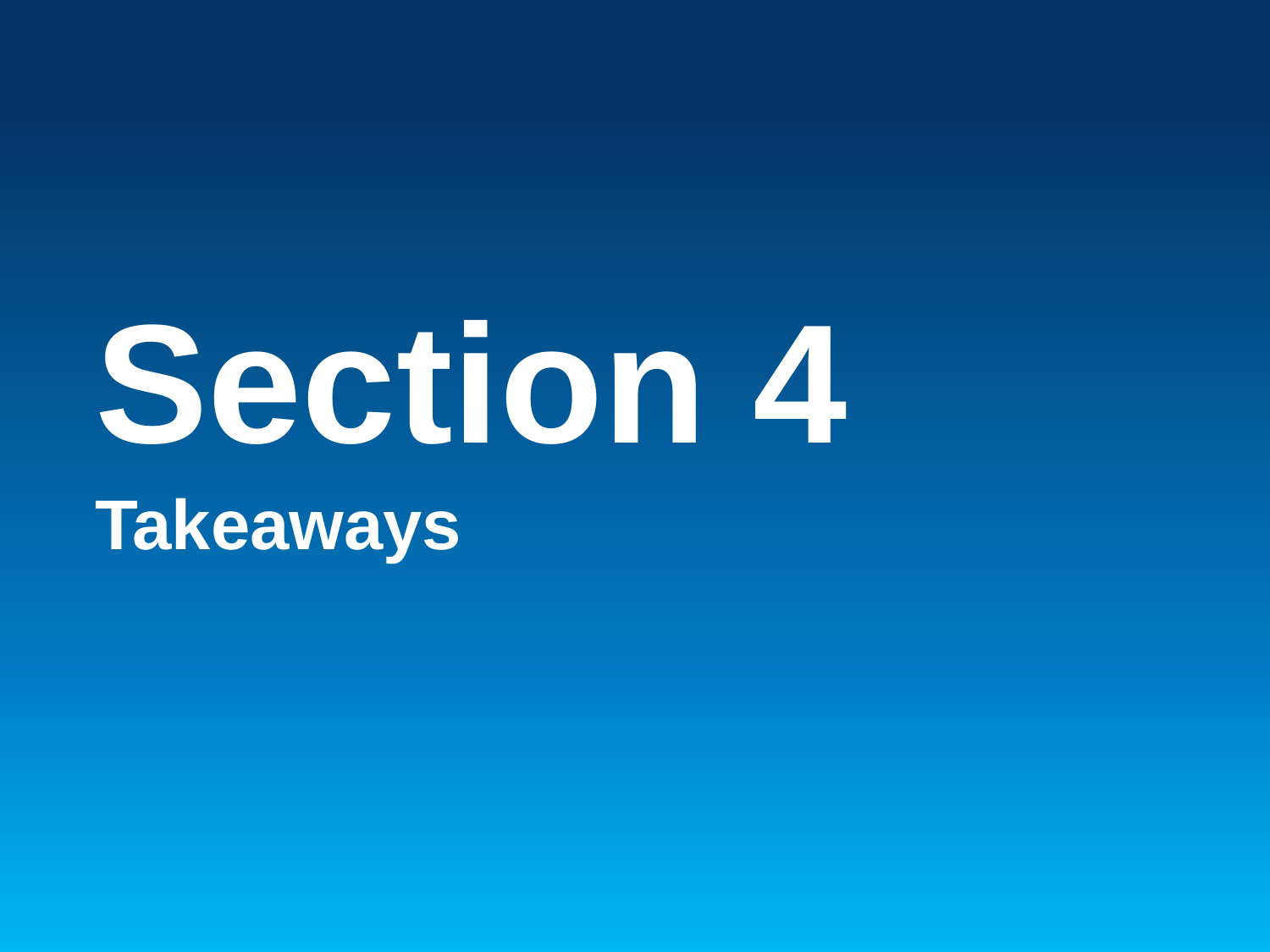#### **Issues Encountered**

- **Database redesign took much longer than anticipated**
	- **It wasn't a simple matter of plugging the existing data into the new data model**
	- **Field types and sizes needed to be changed to match Hansen**
- **Data Extraction tool many iterations**
	- **Each conversion iteration required an extensive review by FWCU GIS Team**
	- **Found some issues with the source data, features had incorrect point type values**
- **Attribute Assistant did not work in a multiple user environment**
	- **Esri provided a patch to fix issue**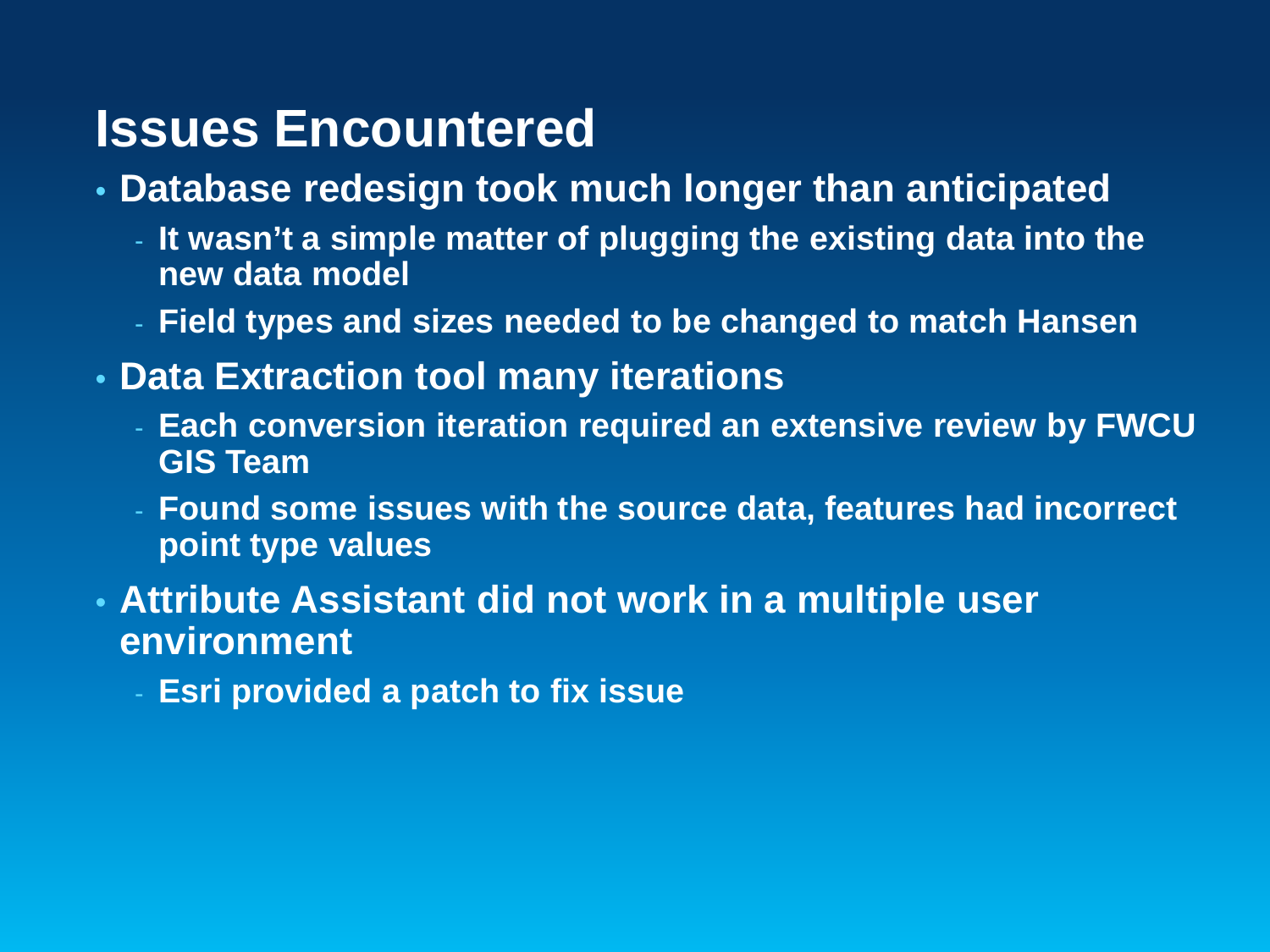# **Section 5 Next Steps**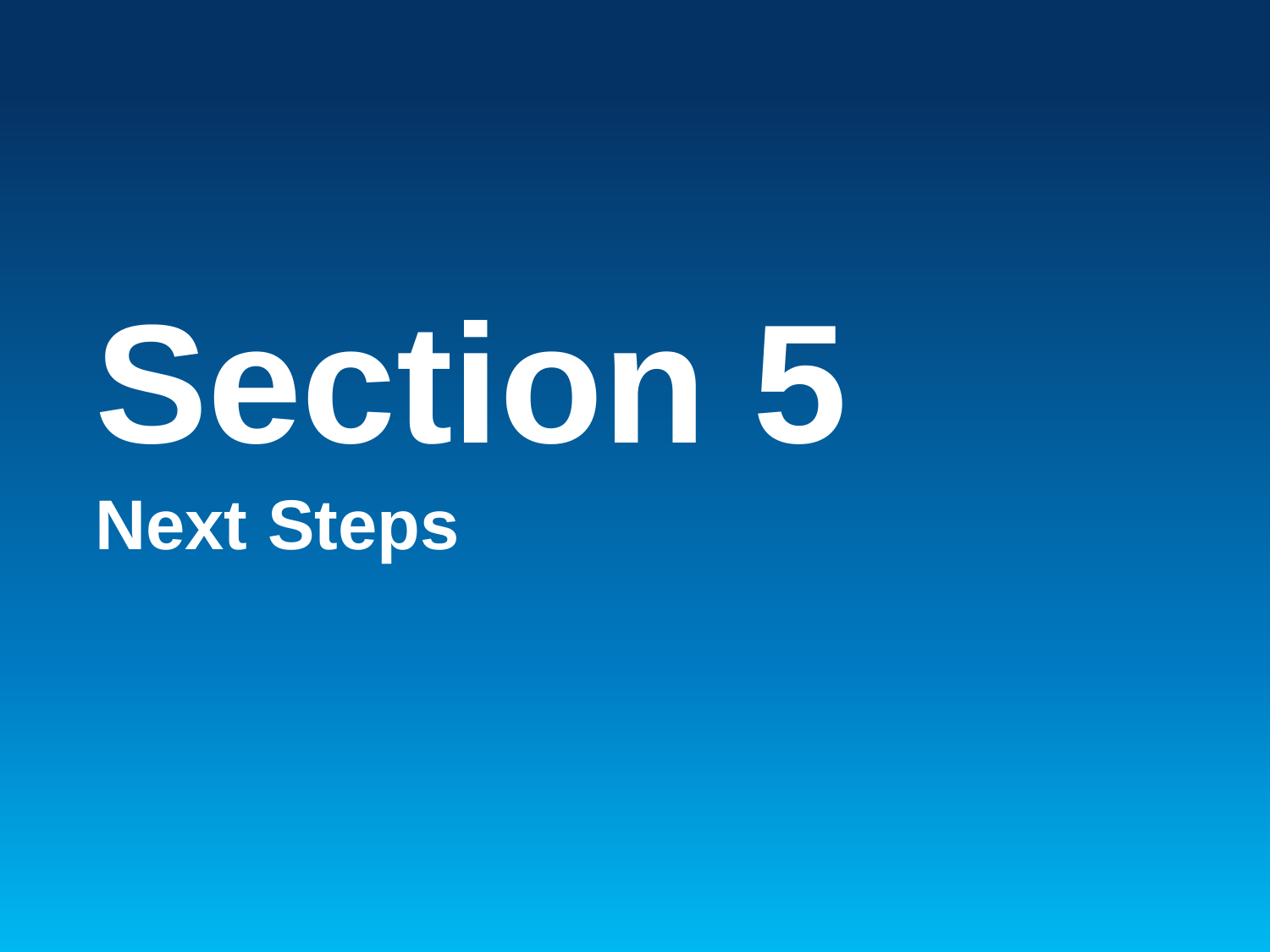#### **Hansen GeoAdministrator Tool**

- **Acts as interface between ESRI and Hansen Databases**
- **Loads to GIS features as Hansen Assets**

VDIA

• **Synchronizes edits to GIS asset features with related Hansen asset record**

| Infor PS GeoAdministrator | - 2 | <b>Edit Linked Field</b><br>$\mathbf{x}$    |
|---------------------------|-----|---------------------------------------------|
| SBBCXX Lookup · 93735BBC5 |     | Comp Type:   Hydrant (12)<br>Infor PS Field |
|                           |     | Infor PS Table:<br>COMPHY                   |
|                           |     | Infor PS Field:   MAPNO (string)<br>▼.      |
|                           |     | GIS Field                                   |
|                           |     | GIS Layer: CLV_Hydrants                     |
|                           |     | GIS Field: MAPNO (small integer)            |
|                           |     | Subtype/Domain Link:                        |
|                           |     | ◎ Code ● Description                        |
|                           |     | Owner<br>lnfor PS<br>$\odot$ GIS            |
|                           |     |                                             |
|                           |     | <b>OK</b><br>Cancel                         |
| $\bullet$<br><b>VEMA</b>  |     |                                             |
|                           |     |                                             |
|                           |     |                                             |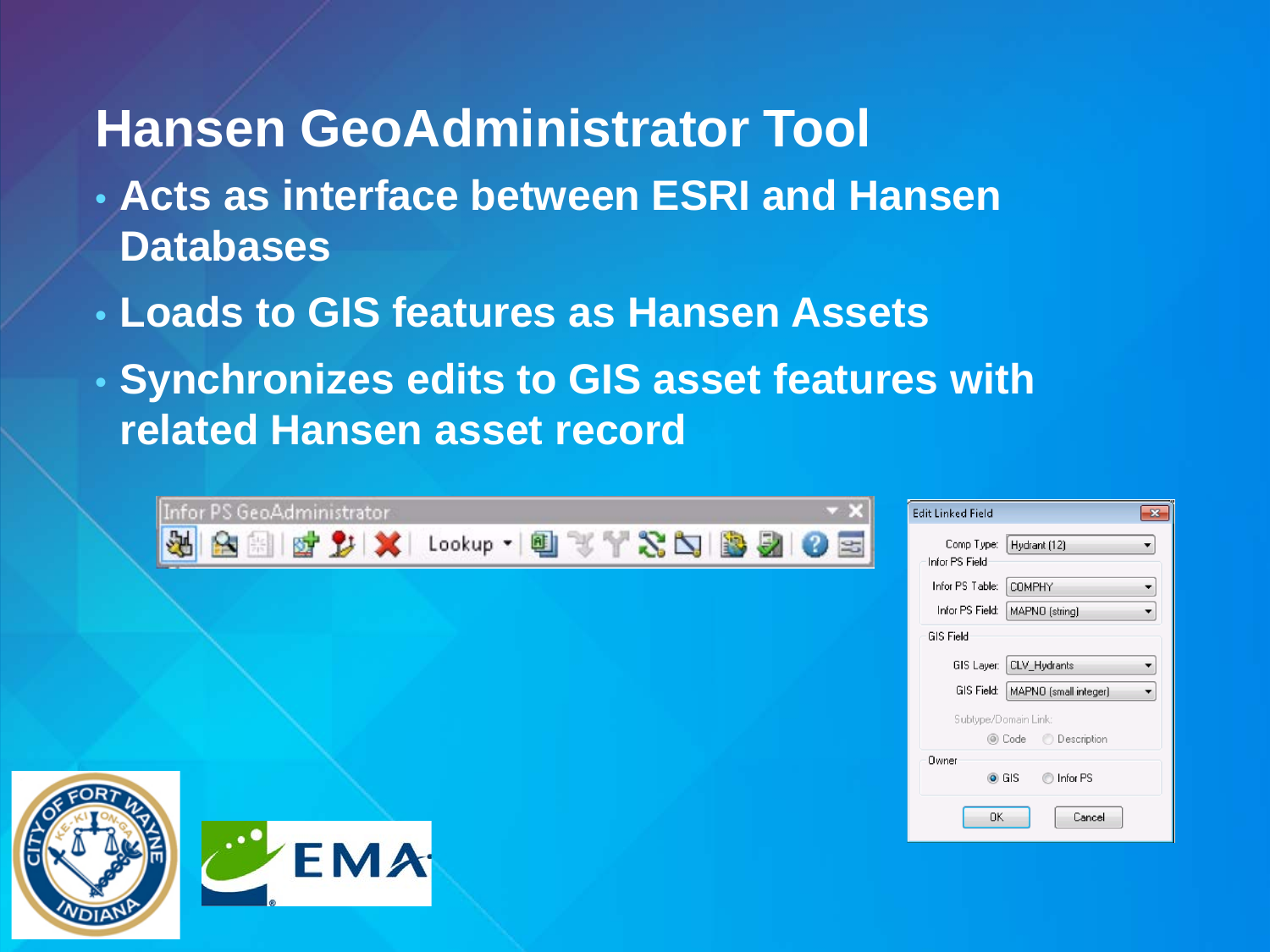#### **Hansen Map Drawer**

- **Provides mapping capabilities to Hansen**
- **Associates Map Service Layers to related asset type**
- **Displays locations of work orders and service requests**